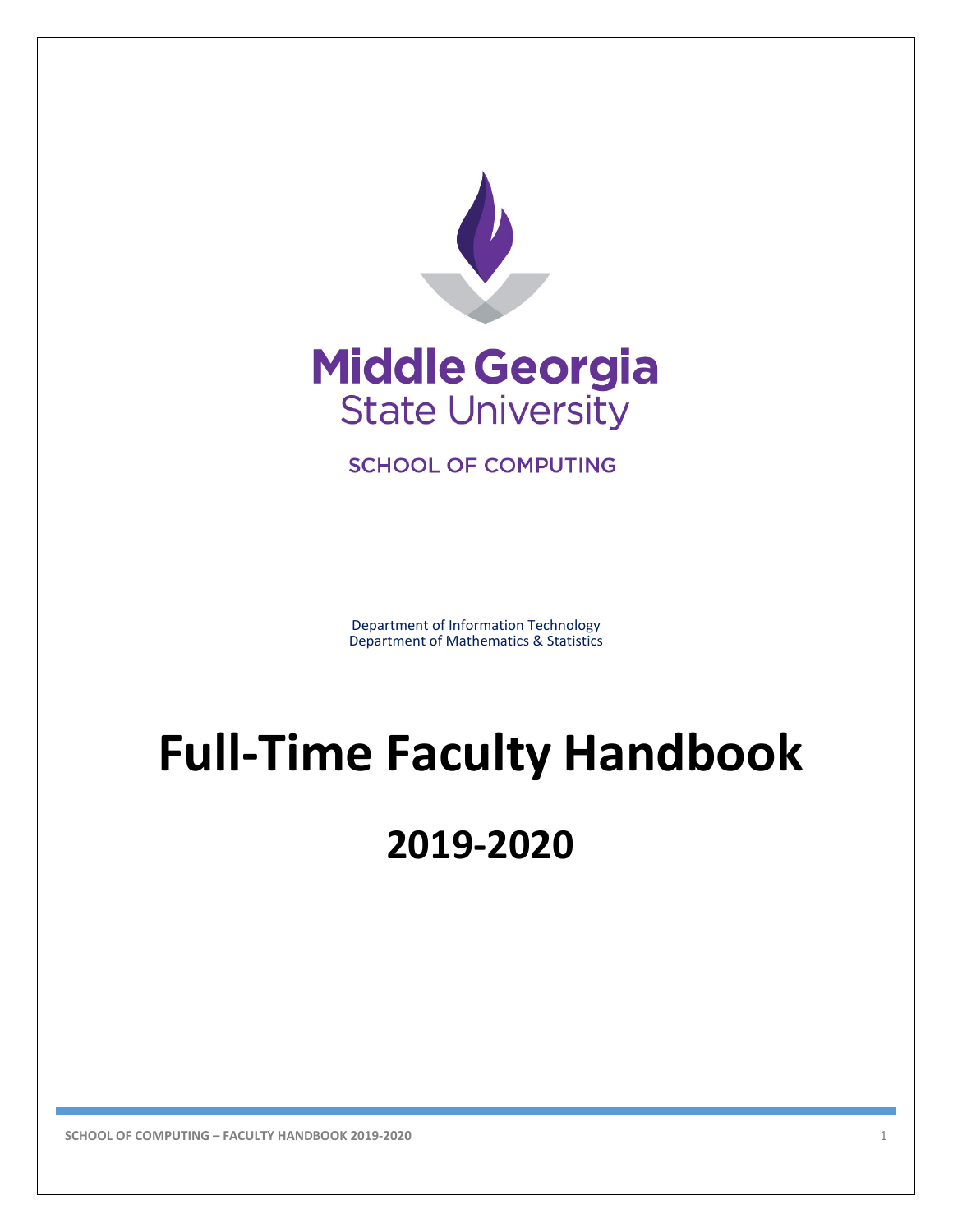#### **I. INTRODUCTION**

#### **Message from the Dean**

This Faculty Handbook provides you with essential information about faculty responsibilities specific to the School of Computing. The information contained in this handbook is current as of August 2019. Information in the handbook may be superseded by changes in policy, expectations, or programs that occur after its publication. Revisions of the handbook content will be made as required and disseminated to the faculty. Please familiarize yourselves with the contents of this handbook.

The faculty handbook has been prepared for the convenience of the faculty. The handbook is an important document, which contains a general overview and collection of the School's expectations and procedures. It should also answer questions regarding faculty responsibilities.

Additionally, it is expected that each faculty member will be familiar with the information contained in the following documents available on the MGA Web site:

- 1) The BOR-USG Policy Manual
- 2) The MIDDLE GEORGIA STATE UNIVERSITY faculty statutes, bylaws, and handbook
- 3) The MIDDLE GEORGIA STATE UNIVERSITY HR Policies & Procedures Manual
- 4) The MIDDLE GEORGIA STATE UNIVERSITY Catalog
- 5) The MIDDLE GEORGIA STATE UNIVERSITY Student Handbook

Best wishes,

Alex Koohang, PhD Dean, School of Computing Peyton Anderson Eminent Scholar & Endowed Chair in IT Professor of Information Technology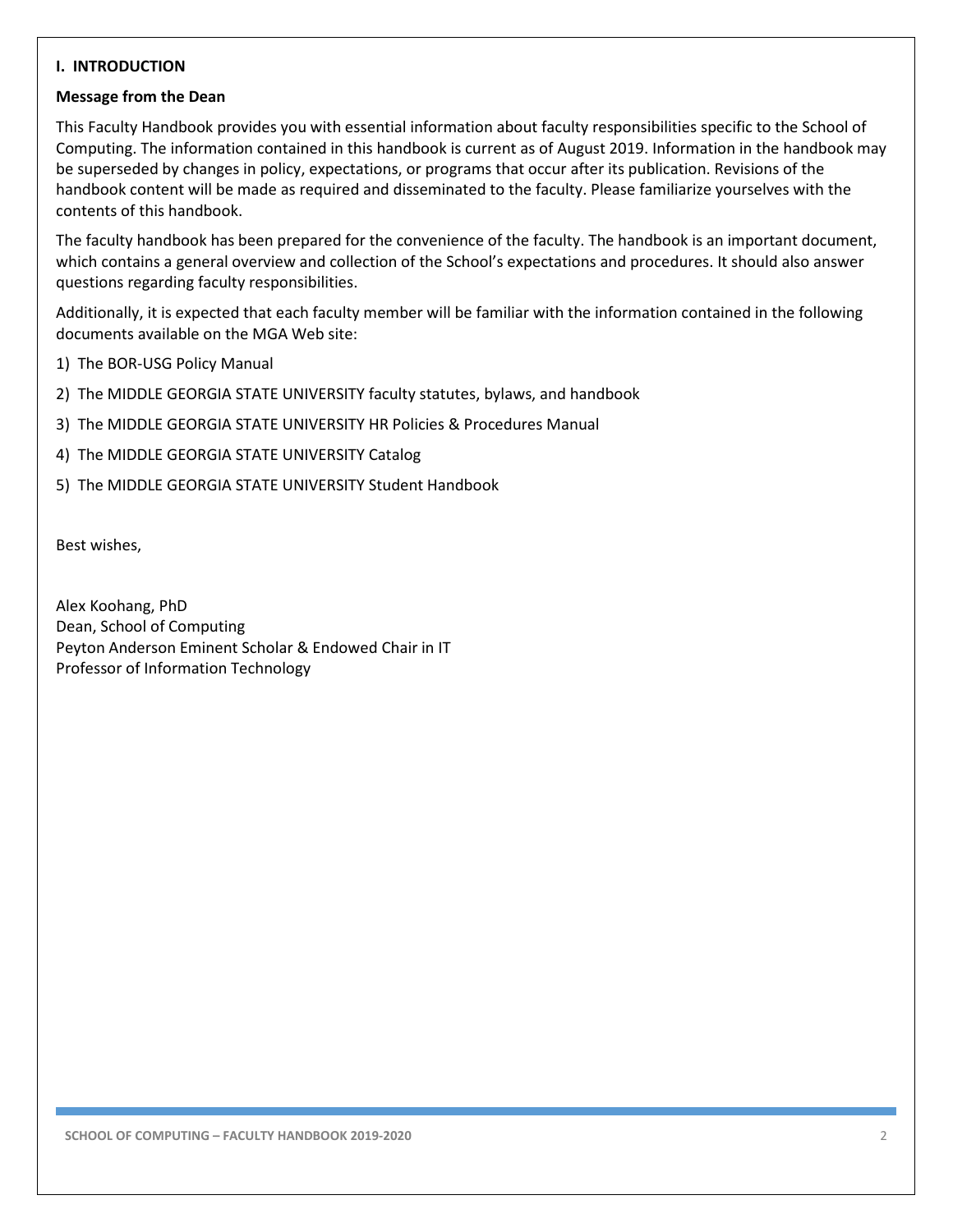# **Our Vision**

The School of Computing's vision is to be among the nation's premier institutions for providing quality education at both the undergraduate and graduate levels.

# **Our Mission**

The mission of the School of Computing is to educate students in ways that lead to fulfilling careers and enhance the economic vitality of Central Georgia. The School provides its graduates with the analytical and problem-solving skills required to excel within an increasingly interconnected and changing global environment. The School pursues this mission as an educational leader in teaching excellence, scholarship, professional service, and community outreach.

# **School of Computing Departments**

The School of Computing offers programs of study in Information Technology and Mathematics. The School consists of two academic departments:

- Department of Information Technology Chair: Dr. Johnathan Yerby
- Department of Mathematics and Statistics Chair: Dr. Barry Monk

The Department of Information Technology has programs that prepare students to solve problems and apply new technologies within an increasingly interconnected and changing global environment. They emphasize career success through lifelong learning and professional development at all levels of the curriculum.

The Department of Mathematics and Statistics has a B.S. Mathematics program that features a strong integration of theoretical and applied mathematics, which will prepare you for a vast number of fields of work and ample job prospects.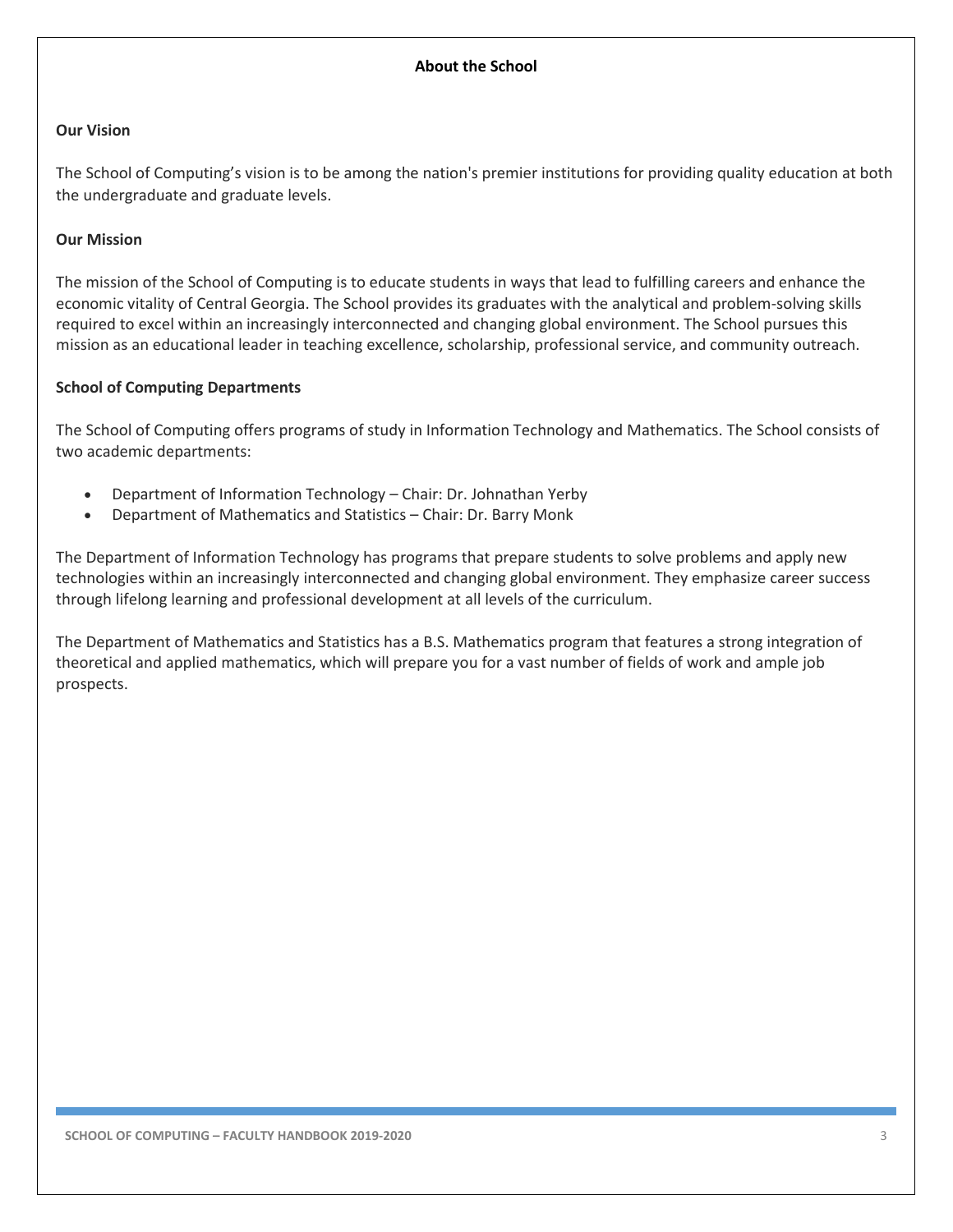

**SCHOOL OF COMPUTING – FACULTY HANDBOOK 2019-2020** 4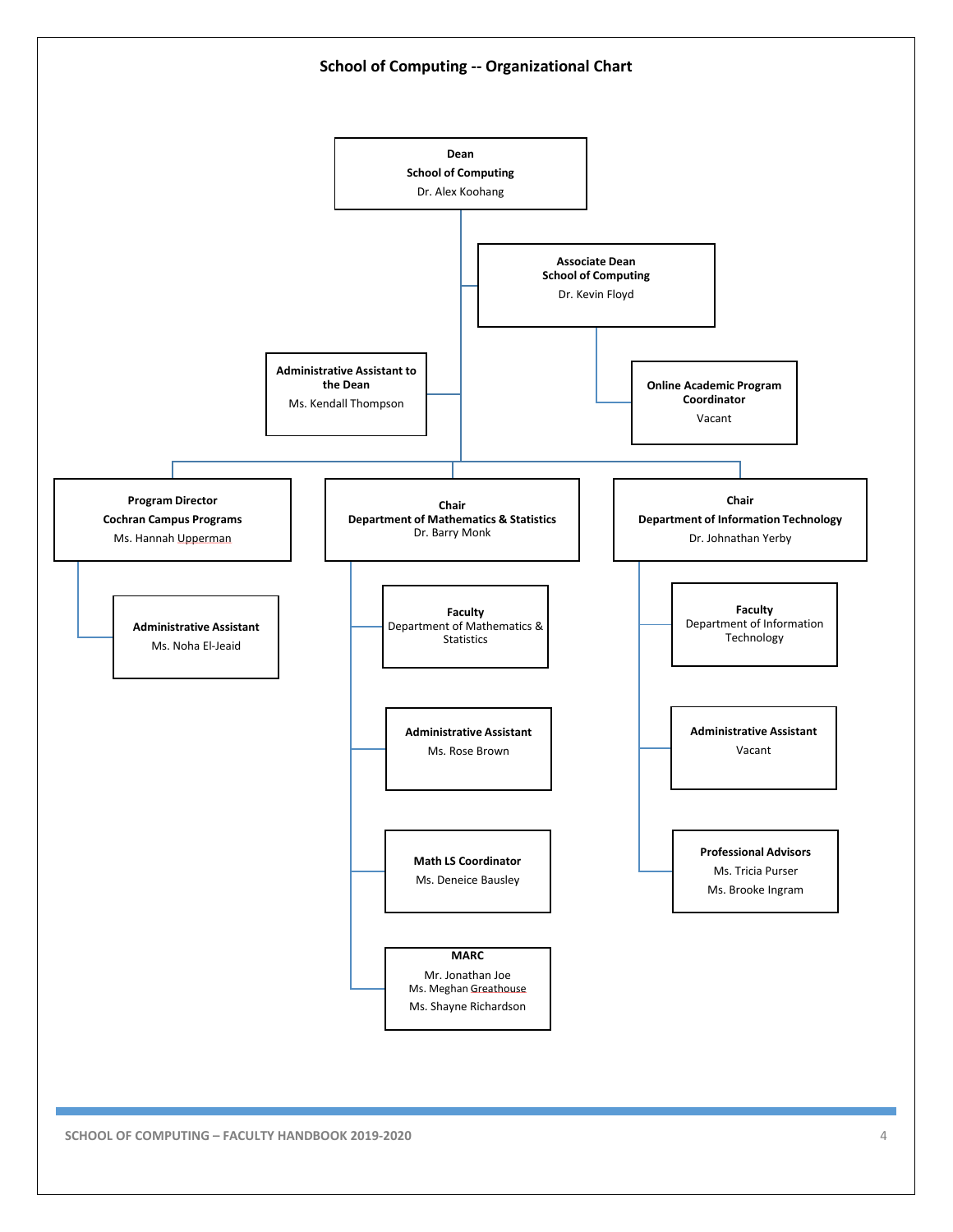# **II. Administrative Procedures**

#### **Shared Drive**

Both departments have a network shared drive that each faculty member can access. The drive may be mapped to faculty computers using the following instructions:

- **1.** Right click on the "My Computer" shortcut to see the menu.
- **2.** Click on Map Network Drive.
- **3.** For drive letter any free letter can be chosen.
- 4. In the second textbox typ[e \\Fileserver\Math\\$](file://Fileserver/Math$) or \\Fileserver\ITshared\$
- **5.** Make sure the reconnect at next log in check box is checked and hit the finish button.
- **6.** You should now have that drive available and the mapping will be persistent.

#### **Communications**

To promote communication among faculty, staff, and students, the following distribution lists are available:

soc-l@listserver.mga.edu --- Membership includes all faculty/admin/staff of School of Computing (used for communication to the entire school – only the dean and associate dean can post)

math-l@listserver.mga.edu --- Membership includes faculty/admin/staff of the Department of Mathematics & Statistics. All department faculty/admin/staff can post.

itfaculty-l@listserver.mga.edu --- Membership includes faculty/admin/staff of the Department of Information. All department faculty/admin/staff can post.

Itstudents-l@listserver.mga.edu -- Membership includes all currently enrolled ITEC students. All department faculty/admin/staff can post.

Mathstudents-l@listserver.mga.edu -- Membership includes all currently enrolled MATH students. All department faculty/admin/staff can post.

Both departments will also maintain a Facebook page. The can be used to promote upcoming events, faculty/staff/student accomplishments.

#### **Leave**

If you are unable to attend office hours or class due to doctor's appointments, illness in the family or other personal issues, you must inform the Administrative Assistant immediately. Such leave is considered sick time and must be reported as such on your monthly time card. See the MGA Statutes and Bylaws. Use the following schedule as a guide:

| <b>Activity</b>  | <b>Sick Leave Reported</b> |
|------------------|----------------------------|
| Each Class       | 2 hours                    |
| Each Office Hour | 1 hour                     |

#### **Guidelines for Office Hours**

Definition of office hours: hours that you are in your office with your office door open! This does not include going out to lunch or wandering around the campus. The idea is that others can find you in your office or very near your office and meet with you. If during office hours you are out of sight of your office, such as if you are temporarily in a nearby room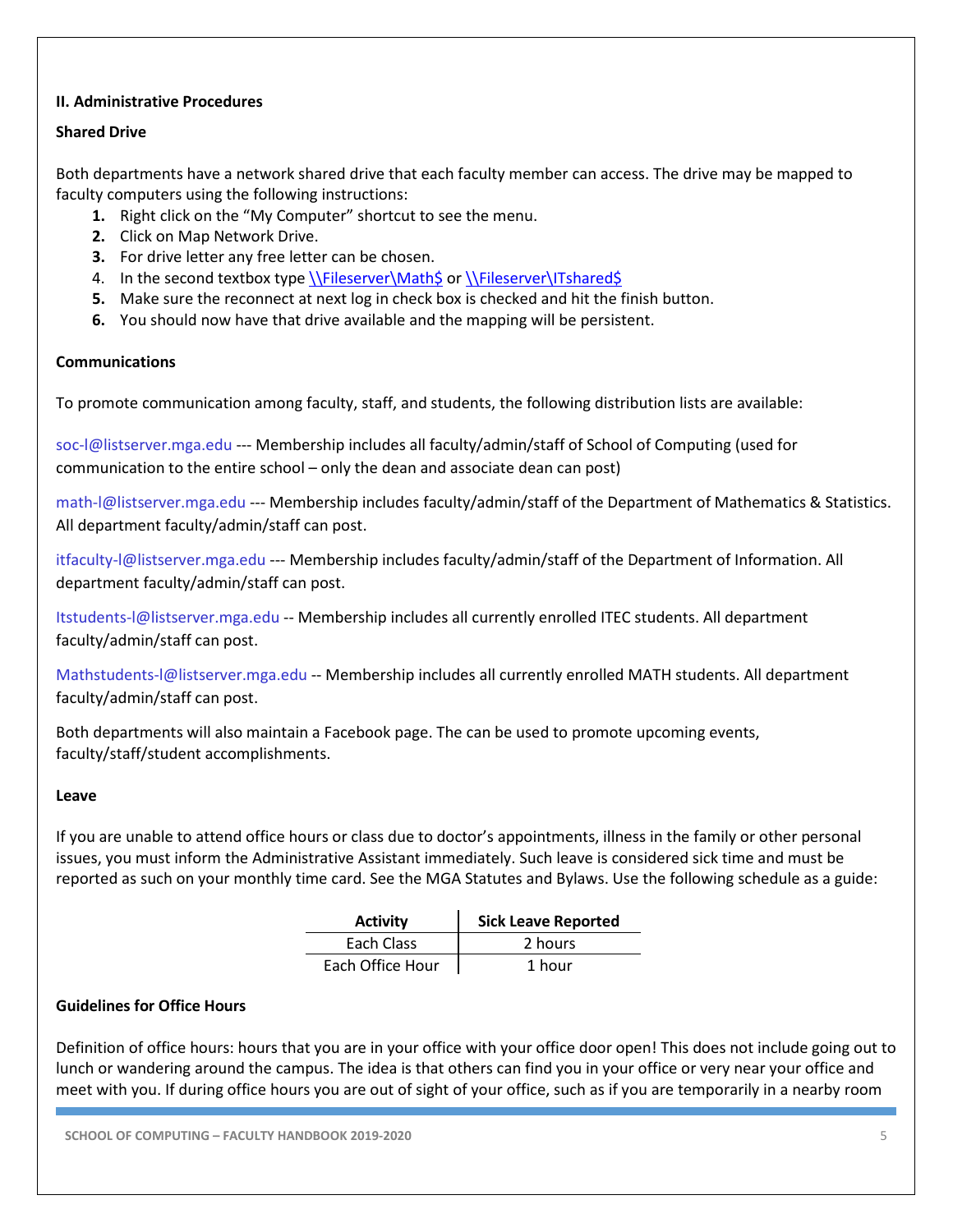or meeting with someone else in the School, you must put a sign on your door indicating where you are so that anyone looking for you can find you.

The purpose of office hours is to give students an opportunity to discuss with you any substantive issues that affect them as students in your classes. Please be empathetic to the needs and concerns of students. A secondary, but important, purpose of office hours is to provide interaction opportunities with fellow faculty.

Each faculty member should have 2 hours per course of face-to-face (physically being present in his/her office) office hours per week, spread over 3 or more days up to a maximum of 8 hours. Additional office hours may be scheduled at the discretion of the faculty member.

Office hours cannot be scheduled during faculty meetings (the scheduled faculty meetings, date/time will be announced).

Office hours during Finals Week: all faculty are required to hold regular office hours during the week of final exams.

If the teaching load includes the Warner Robins Campus, you must include part of your office hours at that campus (normally 2 hours for each course). Exceptions must be approved by the Chair.

Any time you are not going to be in your office during your scheduled office hours – for whatever reason – a sign or note must be posted on your office door, notifying visitors where you are, and if appropriate, when you will return. If you know you are not going to be in your office during your office hours, you must announce it to your classes (e-mail is an appropriate way for your online classes), and you must inform the Administrative Assistant.

Scheduling a college meeting, doctors' appointment, or other appointments during office hours should be avoided. However, sometimes conflicting college meetings are unavoidable. If a college meeting is called during your regularly scheduled office hours, you may attend the meeting, but you must put a note on your door describing the meeting, when you will return, and, if you can be interrupted during the meeting, a statement to that effect. If you know sufficiently in advance, also announce it either in your class or on your class web site, and/or e-mail this information to your classes. Also tell the Administrative Assistant where you are and when you will be returning.

If you do not make them up, doctors' and dentists' appointments, illness in the family, etc. during office hours are considered sick time. Use the above schedule as a guide.

# **Travel**

- One conference per year may be funded (exceptions may be made if funding is available).
- Conference attendance/presentation with a refereed full paper that is selected to be published in the conference's official Journal/serial publication and/or proceeding may receive, upon approval, up to a maximum of \$1000 (depending on available budget may be approved).
- Conference attendance/presentation with an abstract may be approved (only a portion of the travel) if funding is available.
- For papers with more than one author for the same conference, only one author will be funded to attend the conference unless otherwise approved by the Chair.

Additional funding may be requested from the Institutional Faculty Development Committee.

Required forms and documentation

- **1.** Completed Travel Authorization Form
- **2.** Attach a copy of the acceptance letter from the conference chair
- **3.** Attach a copy of the paper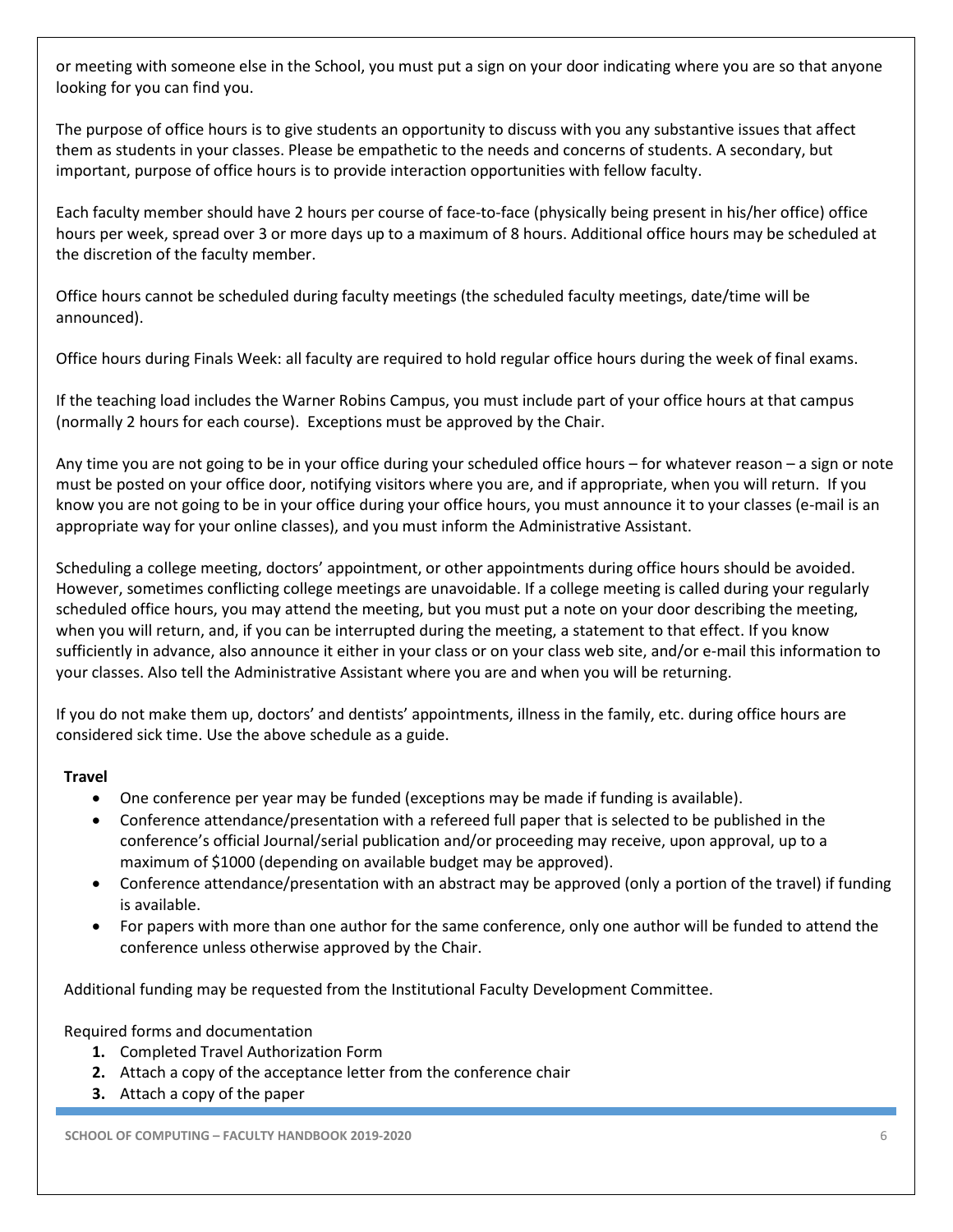Faculty should make sure that their face-to-face classes are covered. They must conduct the online courses as scheduled.

All travel (funded or not) during the academic year must be approved in advance by the Chair.

# **Faculty Teaching Load**

The faculty teaching load is specified by the MGA Faculty Handbook. Currently, the teaching load is 12 semester hours per semester for faculty with a terminal degree and 15 semester hours per semester for faculty without a terminal degree. Negotiation of teaching load, workload in general, and any reassignment of workload must be approved by the Associate Dean or Dean.

*Faculty with terminal degrees who do not engage in Research/Scholarly Activities & Professional Development must provide evidence of other activities that justifies 10% of their workload. The activities will be evaluated and agreed upon by the faculty member and their supervisors.*

# **Faculty Assignments/Course Scheduling**

The scheduling of courses and the assignment of faculty is made at the discretion of the Chair, Program Director, or his/her designee(s). Faculty requests are considered, but not guaranteed.

#### **Summer Teaching**

There is no obligation to teach during the summer term. If a faculty member does not plan to teach in the summer, s/he should let the chair know as early in the spring term as possible. Summer teaching opportunities are limited. There are many factors that go into the assignment of faculty to summer courses. These include uncertainties about enrollment, the splitting/merging of sections, last minute decisions and the ability to contact faculty.

#### **Incompletes**

An "I" stands for an Incomplete and indicates that the student for non-academic reasons was unable to complete the requirements for a course. The student must be passing at the time that they were unable to complete the course and the amount of work remaining must be minimal (no more than 15-20%). Otherwise, the appropriate grade is an "F".

The instructor of the course and the student are to arrange for the course's completion before the midterm of the next semester the student is enrolled or by the end of one calendar year if the student is not enrolled. If the "I" is not removed in the defined time period, a grade of F is assigned to the course. Instructors should discuss it with the chair prior to assigning an "I".

#### **Overloads**

Overloads refer to credit hours assigned beyond the normal teaching load. Overloads are discouraged, however, to accommodate large enrollments or special situations, faculty members may teach an overload under the following guidelines:

- a. The work is carried in addition to the normal full load.
- b. No qualified person is available to carry the work as part of his or her normal load.

c. There is a written understanding that as soon as possible, and preferably within the academic year, they shall be given compensatory reassigned time or pay at the overload faculty rate of pay for the overload hours. Monetary compensation for overloads is possible only upon the recommendation of the Chair and the approval of the Dean, Provost and the President.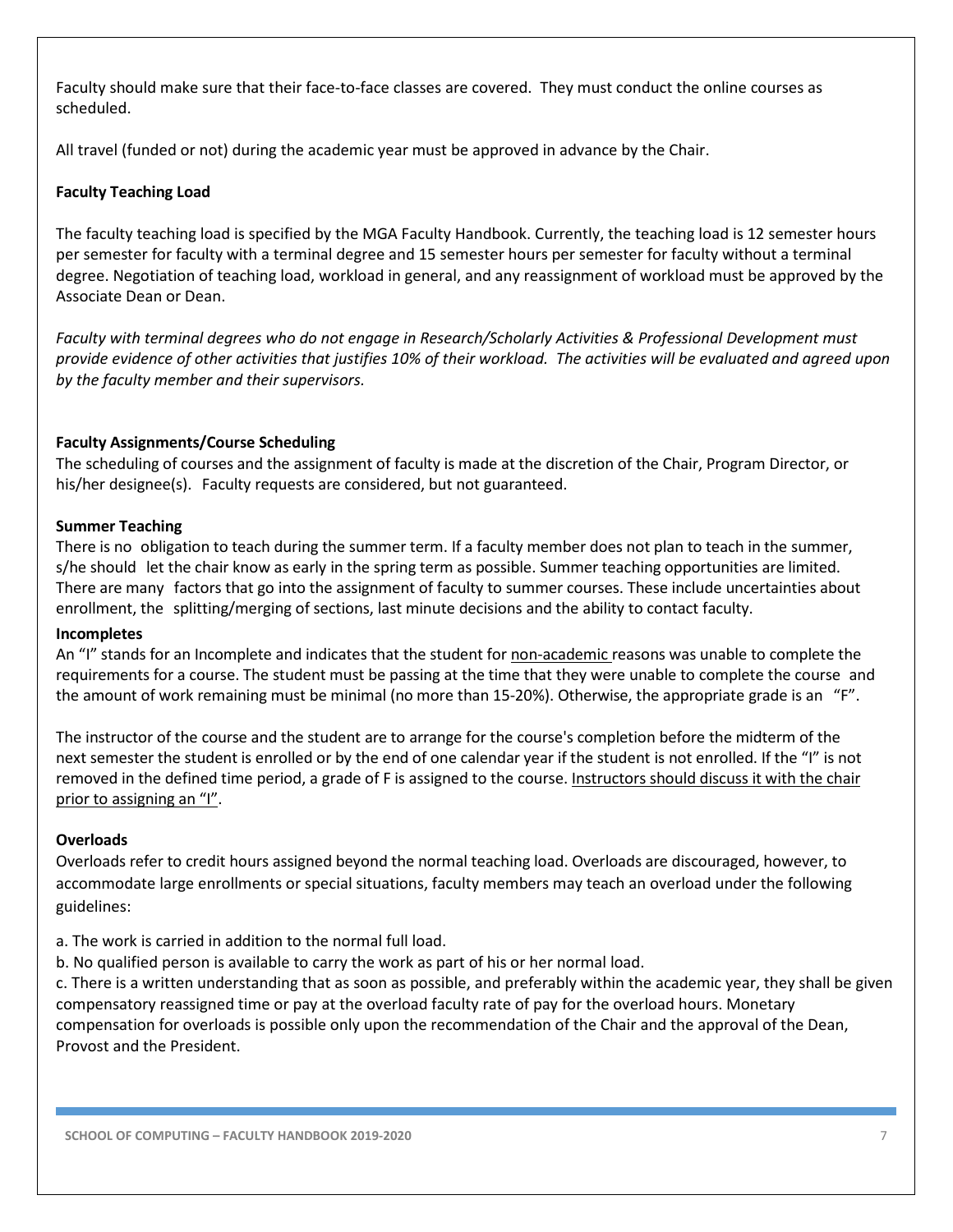#### **Voicemail**

Faculty are expected to have a greeting on their office phone with the correct faculty name and phone number. It is acceptable for that greeting to say something like "Please use email to contact me".

#### **Email Signatures**

Faculty are expected to have an email signature with up-to-date contact information. Use the institutional guidelines to create your email signature on your computer and mobile devices.

#### **Directory Profile**

Faculty should keep their profile up-to-date in the institutional directory. Include a professional photo in your directory listing. Profiles may be edited using this link [\(https://www.mga.edu/directory/me/login.aspx\)](https://www.mga.edu/directory/me/login.aspx).

The following requires prior authorization/approval from the Chair (some cases the Associate Dean or Dean):

- 1. Canceling a class session (if sick, notify the Administrative Assistant). Faculty should observe the MGA Faculty Instructional Policies (see Handbook section 5.04)
- 2. Changing the already assigned classrooms requires authorization from the Chair
- 3. Moving students from one section of a class to another either in a face-to-face or online class - requires authorization from the Chair
- 4. Changing office hours for a certain day or week, etc. requires authorization from the Chair
- 5. Prior approval is required for leaving campus for any purpose during work time need to fill out travel authorization from. The form needs the signature of the Chair and the Associate Dean and/or Dean.
- 6. Prior approval is required for traveling to conferences, meetings, etc. during work time need to fill out authorization from. Requires authorization form the Chair, and the Associate Dean and/or Dean.
- 7. Outside occupational activities requires authorization from the Dean, the Provost, and the President.
- 8. Bringing children on campus requires authorization from the Chair and the Associate Dean and/or Dean. Faculty should observe the HR policy on bringing children on campus.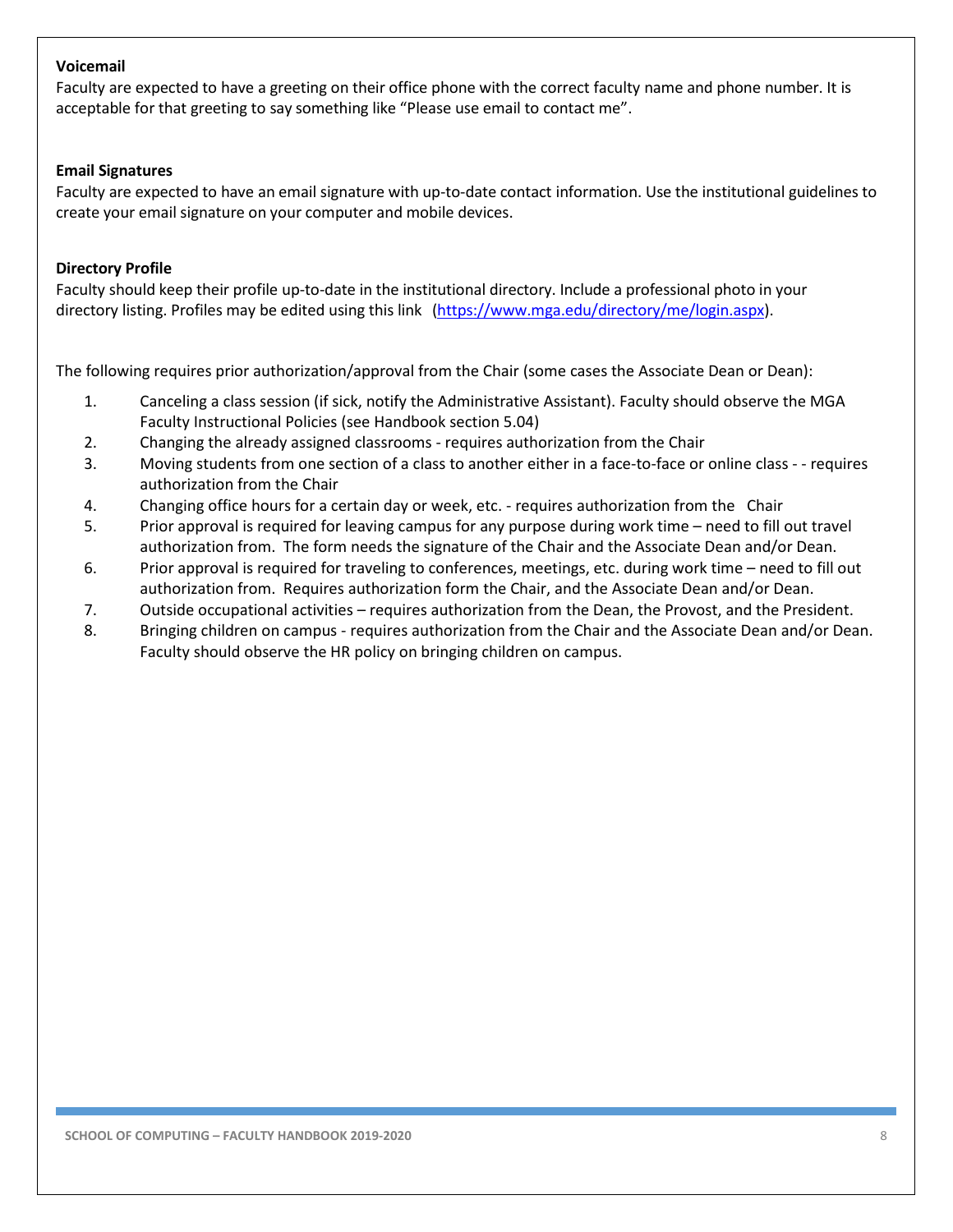# **III. FACULTY PERFORMANCE: EXPECTATIONS & EVALUATION**

#### **Expectations: Teaching, Advising, Service, & Research/Scholarly Activities**

Teaching is the primary focus. Advising, mentoring, and building (and sustaining) relationships with students are essential in students' retention, progression, and graduation. Research and scholarly activities shall complement teaching and contribute to knowledge. Service to the Department, the University, the community, and the profession are necessary for being good citizens.

Allocated amount of faculty's time (based on 100%)

#### **Faculty with terminal degree teaching 4 courses per semester**

Teaching including student Advising and Mentoring 80% Service to the Department, the University, and the Community 10% Research/Scholarly Activities & Professional Development 10%

#### **Faculty/lectures with Non-terminal degree teaching 5 courses per semester**

Teaching including Student Advising and Mentoring 90% Service to the Department, the University, and the Community 10% Research is not required

# **Teaching**

#### Meeting Expectation

- High assessment from students (this includes both quantitative and students' written comments).
- Evidence of continual modification for improving of courses the subject and delivery method Evidence of new method(s) of teaching (Constantly improving method of instructional delivery, face-to-face, online, and/or blended).
- Evidence of student retention and progression in courses taught.
- Any other significant achievement(s) determined by the Dean to constitute meeting expectation in this area.

Exceeding Expectation (Achievements beyond meeting expectation)

- Major revision of a course or courses.
- Evidence of teaching scholarship.
- More than four new course preparations in an academic year (excludes summer teaching and overload courses).
- New course and/or curricular design.
- Submission and/or receipt of a teaching grant.
- Receiving a teaching award (awarded by the Department, University, and/or Profession).
- Any other significant achievement(s) determined by the Dean to exceed expectations in this area.

Three or more of the above shall constitute "exceeding expectations"

#### **Advising/Mentoring**

The following lists the activities essential to advising and mentoring students.

- Assisting students in progression, retention and graduation.
- Maintaining weekly office hours for the purpose of advising, mentoring, and building relationships with students.
- Providing accurate information about institutional policies, procedures, resources, and programs of study.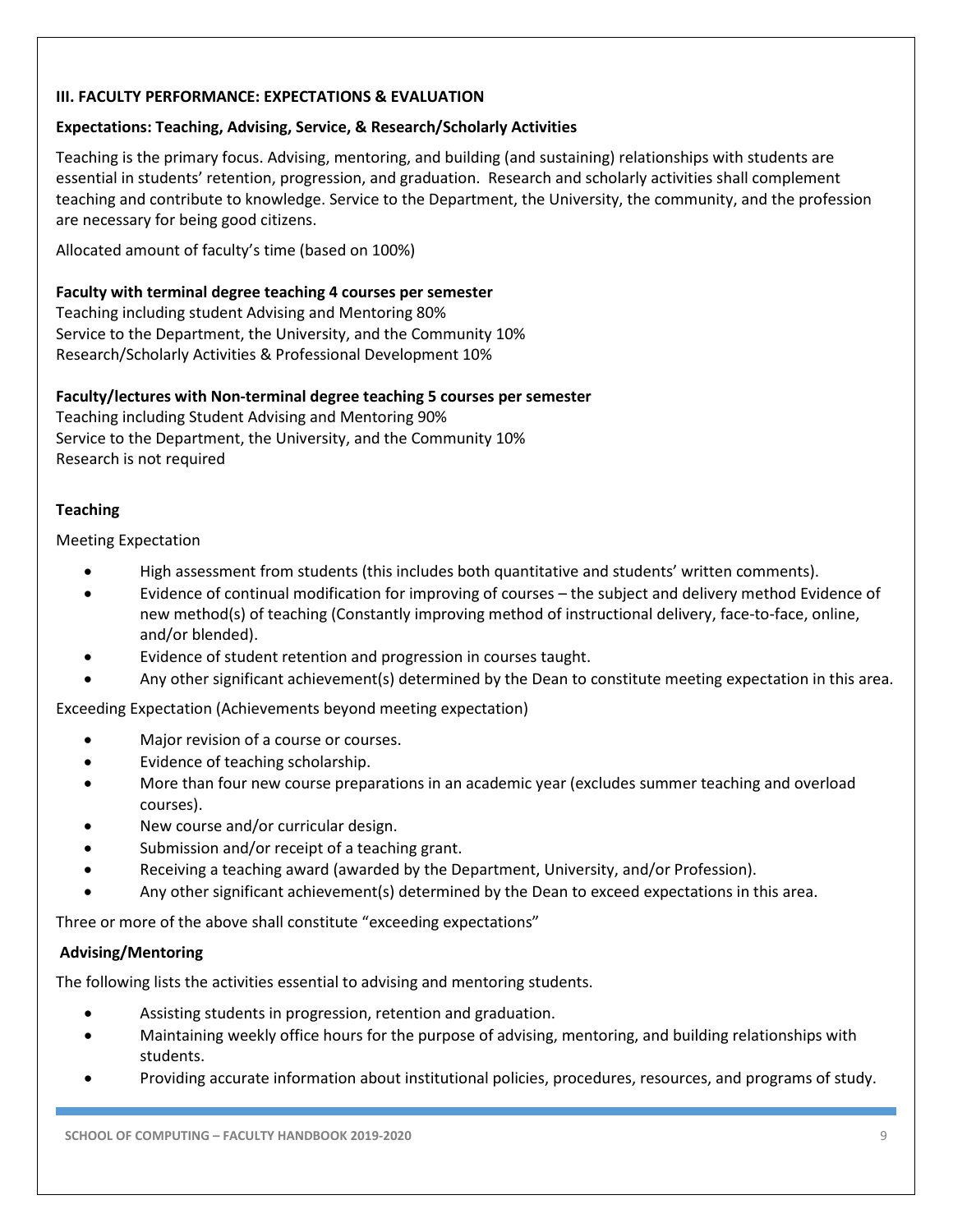- Assisting students in consideration of life goals, including how their personal strengths align with possible career options and the demands of the workplace.
- Assisting students in developing decision-making skills.
- Making referrals to other institutional or community support services when necessary.
- Assisting students in evaluation or re-evaluation of progress toward establishing goals and educational plans.
- Any other significant achievement(s) determined by the Dean to constitute meeting expectation in this area.

# **Service to the School, University, and the Community**

# Meeting Expectation

- Active membership and participation in one of the Department's committees
- Active membership and participation in at least one University committee
- Involvement in special school/college ad hoc or other committees (as required)
- Evidence of community service using your expertise (i.e., Judge for K-12 Fairs, speaker, etc.)

Exceeding Expectation (Achievements beyond meeting expectation)

- Active membership and participation in more than one Department committee
- Active membership and participation in more than one University committee
- Serving on a University level taskforce
- Receiving a service award (awarded by the Department, University or Profession)
- Any other significant achievement(s) determined by the Dean to exceed expectation.

Three or more of the above shall constitute "exceeding expectations"

# **Research/Scholarly Activities and Professional Development**

*Note: Self-publishing of your work (articles, books, etc.) and the work published in predatory journals do not count as scholarly activities. These types of publications will receive no credit towards a faculty's performance, tenure, promotion, and post tenure evaluation.* 

Meeting Expectation

- Two articles in refereed scholarly/professional journals every 5 years.
- At least one presentation (regional, national, or international) at refereed scholarly/professional conference every two years with the article published in the referred proceedings/serial publications of the conference
- Evidence of three or more on-going appropriate Scholarly Activities (listed below) in a given year.

Other Scholarship Activities

- Development of teaching materials to include the extensive use of audio, video, or software tools to enhance the classroom learning environment
- Development or implementation of software or hardware that provides new or improved tools for supporting research, communication, teaching or learning in the field of information technology
- Development of courses, laboratories, curricula, assessment tools, or instructional materials for teaching information technology at the college level and below
- Organizing and conducting workshops or seminars
- Member of Thesis or Dissertation Committees
- Serving as an external committee member for master's thesis or doctoral dissertation
- Conference and Professional Society Activities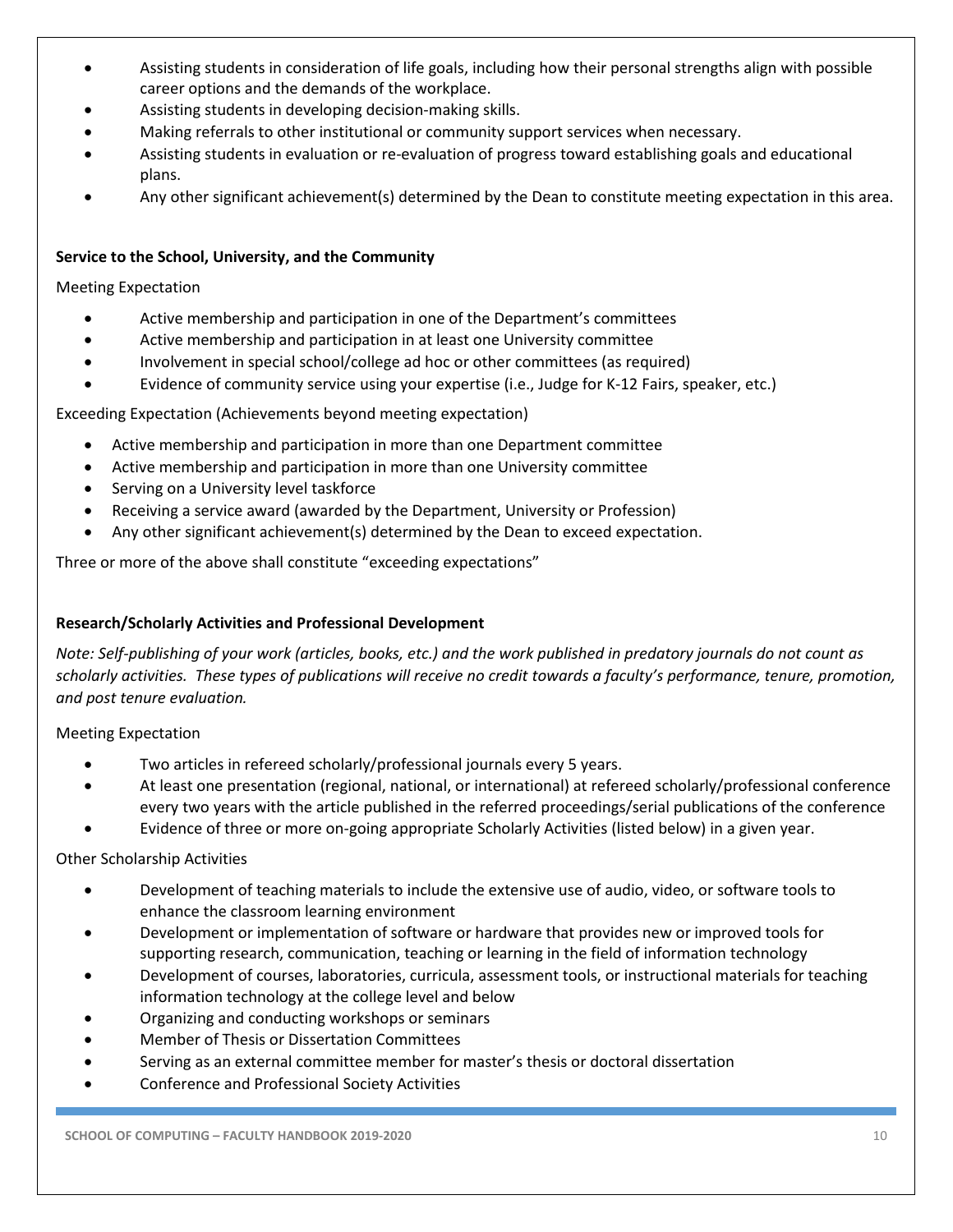- Organizing professional conferences, panels, special sessions, or serving as active board member with a professional society
- Students in Undergraduate or Graduate Research Projects
- Leading students in undergraduate or graduate research projects

# Curriculum

- Developing new degree programs
- Design, development, and implementation of materials for program accreditation

# Editorial

- Editorship of a major referred journal
- Active reviewer on an editorial board of a refereed or professional journal (reviewing at least 2 to 3 articles)

#### Publications - Books

- Publication of a book relative to your professional discipline
- Publication of a chapter within a book relative to your professional discipline
- Editing a published book relative to your professional discipline

# Other Related Publications

- Publication of a scholarly review of a book for a professional journal or other major publication
- Contribution to a major professional newsletter or an editorial statement in a major professional publication

#### Grants

- Writing or organizing grant proposals
- Obtaining campus or university-wide grants

#### Significant Awards

• Receiving a research award (awarded by the Department, University or Profession)

#### Exceeding Expectation

- More than one refereed article in a scholarly/professional journal every year
- More than one refereed presentation (regional, national, or international) at scholarly/professional conference every year
- Evidence of two or more additional on-going appropriate scholarly Activities from the list above (not included in meeting expectation) in a given year
- Any other significant achievement(s) determined by the Dean to exceed expectation in this area.

# **Performance Evaluations**

It is important that faculty members receive feedback regarding their performance and receive appropriate suggestions for improvement when necessary. Performance evaluations are constructive tools used to stimulate the performance, morale, and development of the faculty. The evaluations provide the Chair and the Dean an opportunity to determine individual and departmental needs and goals, to promote productivity, to recognize excellent performance, and to work with faculty members experiencing problems meeting the expectations of the department and the university.

The performance of all faculty members can be evaluated by using a number of methods, including student evaluation, evaluation of online course sites, through classroom observation, the analysis of student performance data, and faculty self-evaluation. The form used for faculty self-evaluation is a standard form used by all faculty members at Middle Georgia State University. The Chair or Dean may decide to ask for additional information from the faculty.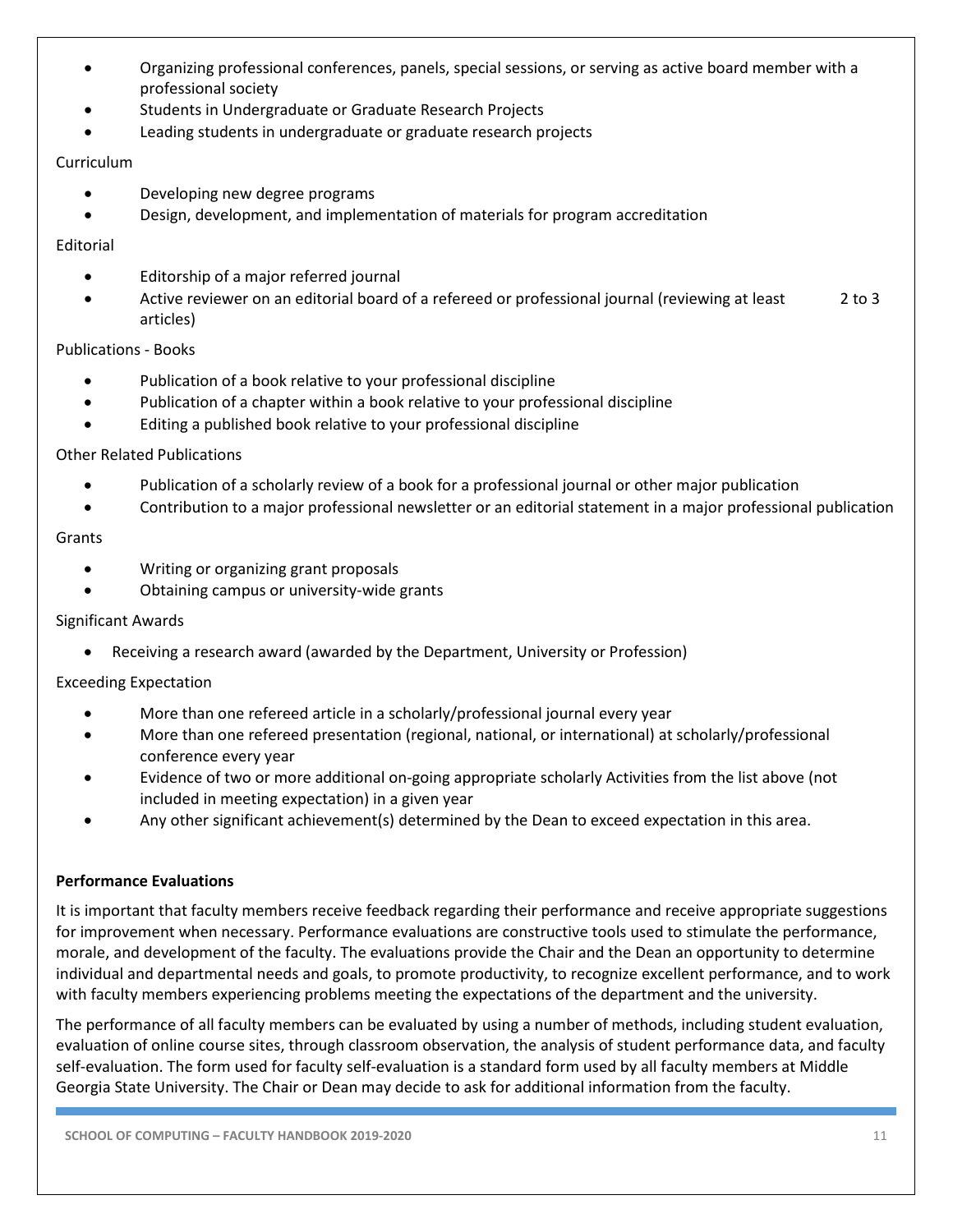For on campus classes the process of peer evaluation involves faculty peers that review an instructor's performance though classroom observation and examination of instructional materials and course design. Through peer evaluation, faculty members receive timely feedback about course content, the appropriateness of teaching materials and techniques, and the observed interaction between the students and the instructor. It is through this observation of classroom behaviors that the relationship between teaching and learning can be evaluated against the learning outcomes established for the course.

For online classes, the Online Academic Program Coordinator will evaluate course sites. The evaluation will include (but is not limited to) an examination of instructional materials, adherence to online expectations and procedures, and to gauge the level of interaction between students and the instructor.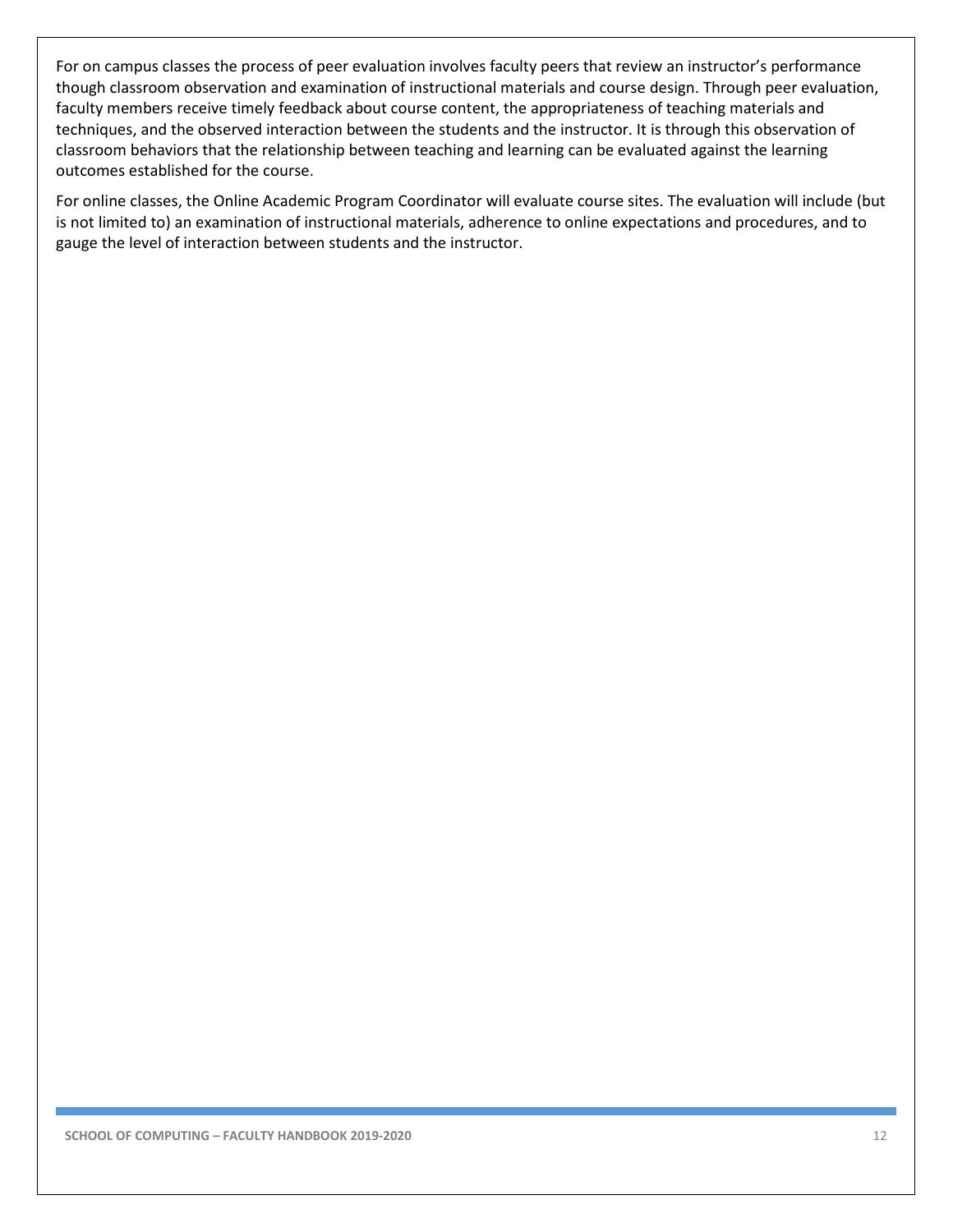# **Faculty Meetings**

Regular meetings of the Department are held during the academic year to conduct the Department's business. The Departmental meetings will be held once a month. All Departmental staff and faculty are required to attend these meetings physically on the nearest campus. The minutes of these meeting will be made available to the Department. Date and time are to be announced.

# **Faculty Connections**

The School of Computing's Faculty Connections are held once a year before classes begin. Faculty Connections are to "connect" us with each other and reflect on what has been accomplished and what needs to be accomplished each year and beyond. Invited speakers and small workshops for faculty will be held during the Faculty Connection. Faculty should avoid travel during the week of faculty connection.

# **Faculty Standing Committees**

Faculty Responsibilities and Committee Structure

- Every member of faculty is expected to attend meetings and participate in governance.
- Faculty committee members are appointed by the Chair with approval of the Associate Dean or Dean.
- Faculty members are appointed to one or two-year terms. The Chair, Associate Dean and/or Dean may reappoint members of the committees at any time.
- Once the committee is formed, a chair will be selected from the committee membership by the Chair with approval of the Associate Dean and/or Dean.
- Each committee will meet at the call of its chair, the Chair, the Associate Dean and/or Dean, or at the request of two members, but at least twice a semester.
- Minutes of each meeting must be taken and submitted to the Dean's office.
- Each committee chair will report its activities at the monthly Departmental meeting.

Ad hoc committees, including search committees, will be appointed by the Chair, Associate Dean and/or Dean.

# **Department of Information Technology - Faculty Standing Committees**

There are four Standing Committees:

- 1. Curriculum Committee
- 2. Marketing & Recruiting
- 3. Advising & Retention Committee
- 4. Graduate Studies Committee
- Committee Size: 3 to 4 faculty (or as determined by the Associate Dean and/or Dean).
- Every member of faculty is expected to attend meetings and participate in governance.
- Faculty committee members are appointed by the Associate Dean and/or Dean
- Faculty members are appointed to one or two-year terms. The Dean may reappoint members of the committees at any time.
- Once the committee is formed a chair will be selected from the committee membership by the Associate Dean and/or Dean.
- Each committee will meet at the call of its chair, the Associate Dean and/or Dean or at the request of two members, but at least twice a semester. Some committees may meet once a semester.
- Minutes of each meeting must be taken and submitted to the Dean's office.
- Each committee chair will report its activities at the Department's faculty meeting.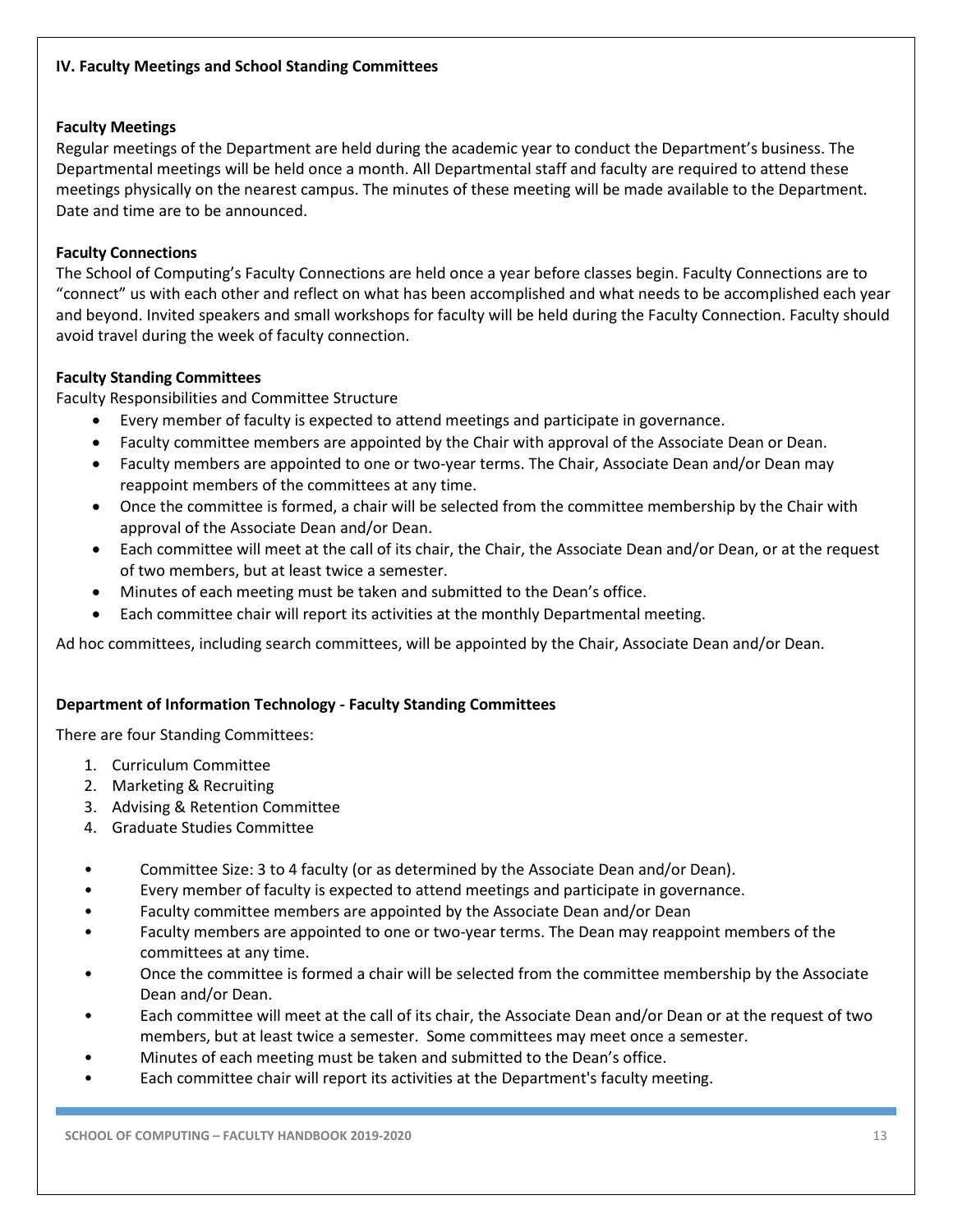• Ad hoc committees, including search and screen committees, will be appointed by the Associate Dean and/or Dean.

#### Standing Committee Functions

#### **Undergraduate Curriculum Committee**

- The Dean, Associate Dean, and Chair will serve as an ex-officio members.
- Reviews, monitors, & recommends to the Dean Program Outcome Assessments.
- Reviews and recommends new courses.
- Reviews and recommends changes of existing courses, including outcomes, topics, and textbook materials
- Any other duties as assigned by the Associate Dean and/or Dean.

#### **Advising & Retention Committee**

- The Dean, Associate Dean, and Chair will serve as an ex-officio members.
- Actively review and recommend advising procedures.
- Actively recommend and get involved in retention, progression and recruitment efforts.
- Any other duties as assigned by the Associate Dean and/or Dean

#### **Marketing & Recruiting**

- The Dean, Associate Dean, and Chair will serve as an ex-officio members.
- Develop strategic plans and carry out actions to market the programs.
- Service on-going and develop new relationships with academic and industry partners
- Any other duties as assigned by the Associate Dean and/or Dean

#### **Graduate Studies Committee**

- The Dean, Associate Dean, and Chair will serve as an ex-officio members.
- Reviews and recommends polices related to School of IT graduate studies
- Reviews and recommends new graduate courses.
- Reviews and recommends changes of existing graduate courses.
- Evaluate graduate program applicants.
- Any other duties as assigned by the Associate Dean and/or Dean.

#### **Committee Membership 2019 – 2020**

#### **Undergraduate Curriculum**

Dr. M. Kwak (Chair) Dr. Johnathan Jenkins Dr. Neil Rigole Mr. Alan Stines Dr. Yingfeng Wang

#### **Marketing & Recruiting**

Dr. Scott Spangler (Chair) Dr. Shannon Beasley Dr. Kembley Lingelbach Mr. Wayne Lockwood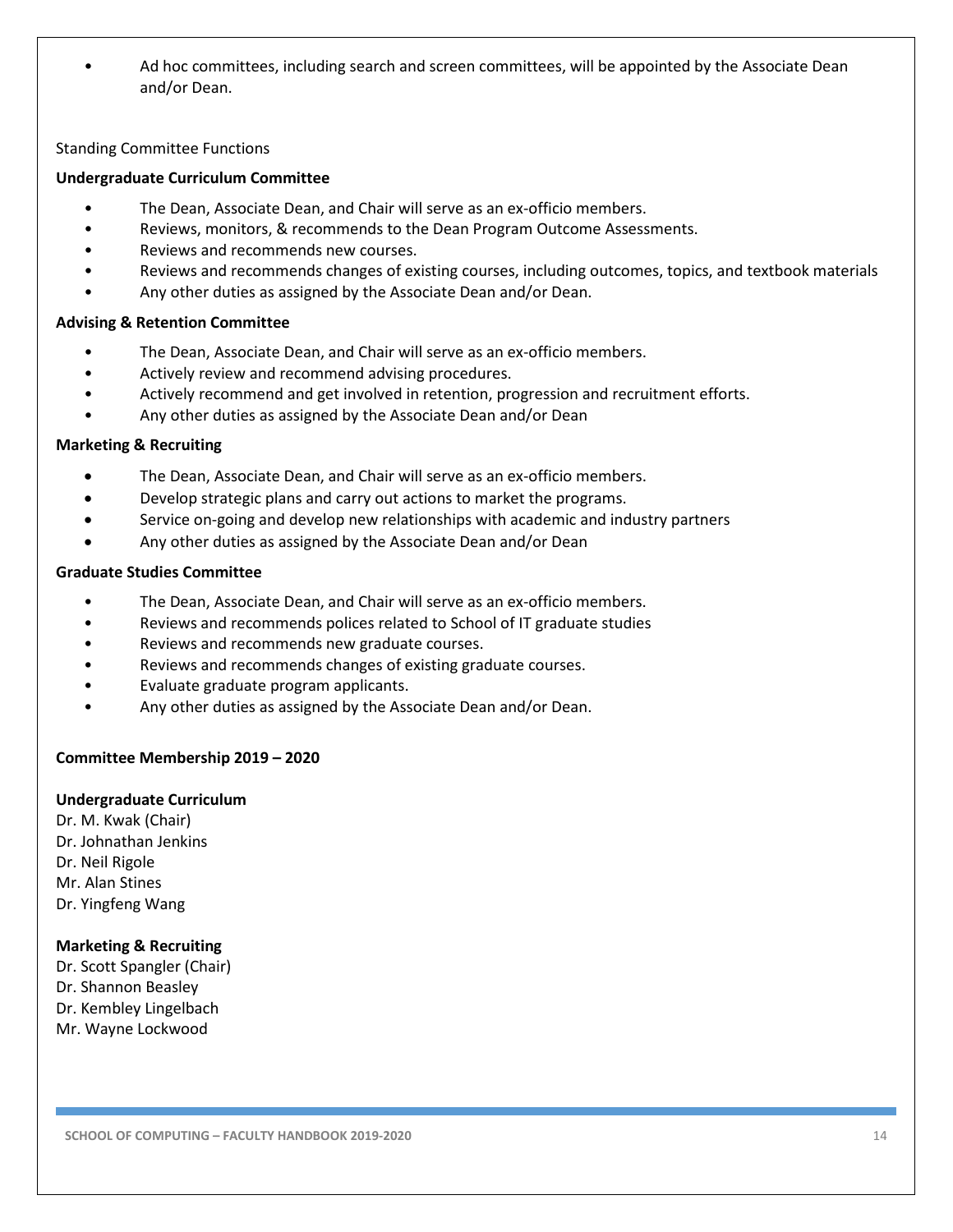# **Advising & Retention**

Dr. John Girard (Chair) Mr. Pedro Colon Ms. Tina Ashford Mrs. Tricia Purser Mrs. Dianna Ivey

# **Graduate Studies**

Dr. Neil Rigole (Chair) Dr. Myungjae Kwak Dr. Vicky Sandoval

# **Department of Mathematics & Statistics - Faculty Standing Committees**

There are seven Standing Committees:

- 1. Academic Support Committee
- **2.** Curriculum Committee
- **3.** Standards Committee
- **4.** Scholarship, Marketing, and Recruitment Committee
- **5.** Mathematics Educational Advisory Committee
- **6.** Online Delivery Committee
- **7.** Departmental Policy & Advisory Committee

#### Academic Support Committee

- Develop and implement MATH 0997 Support for Quantitative Reasoning.
- Review existing support courses and other support structures and make recommendations for changes.
- Develop an early alert system for students in Area A and support courses.
- Evaluate existing resources (rooms, tutors, equipment, etc.) and make recommendations on additional needs.
- Coordinate with the Online Delivery Committee to effectively deliver academic support to online students.

#### Curriculum Committee

- Review and appropriately modify curricular changes involving the department's programs.
- Review the department's B.S. Mathematics Assessment Plan, make appropriate changes, and implement it.
- Optimize the department's master schedule of classes.
- Clearly delineate topics that fall within each of the Calculus sequence classes.
- Coordinate with the Online Delivery Committee to strategize on ways to effectively deliver upper-level courses online.
- Develop a proposal for policies around Independent Study classes

#### Standards Committee

- Develop the MATH 1001 course.
- Develop a structure for math placement.
- Finalize and implement the new General Education Assessment plan.
- Coordinate with the Online Delivery Committee to strategize on ways to effectively deliver Area A-F courses online.
- Review and appropriately modify curricular changes involving Area  $A F$  courses.

#### Scholarship, Marketing, and Recruitment Committee

- Finalize list of scholarship activities that may be used as part of Annual Evaluation.
- Develop and maintain a list of alumni from our programs.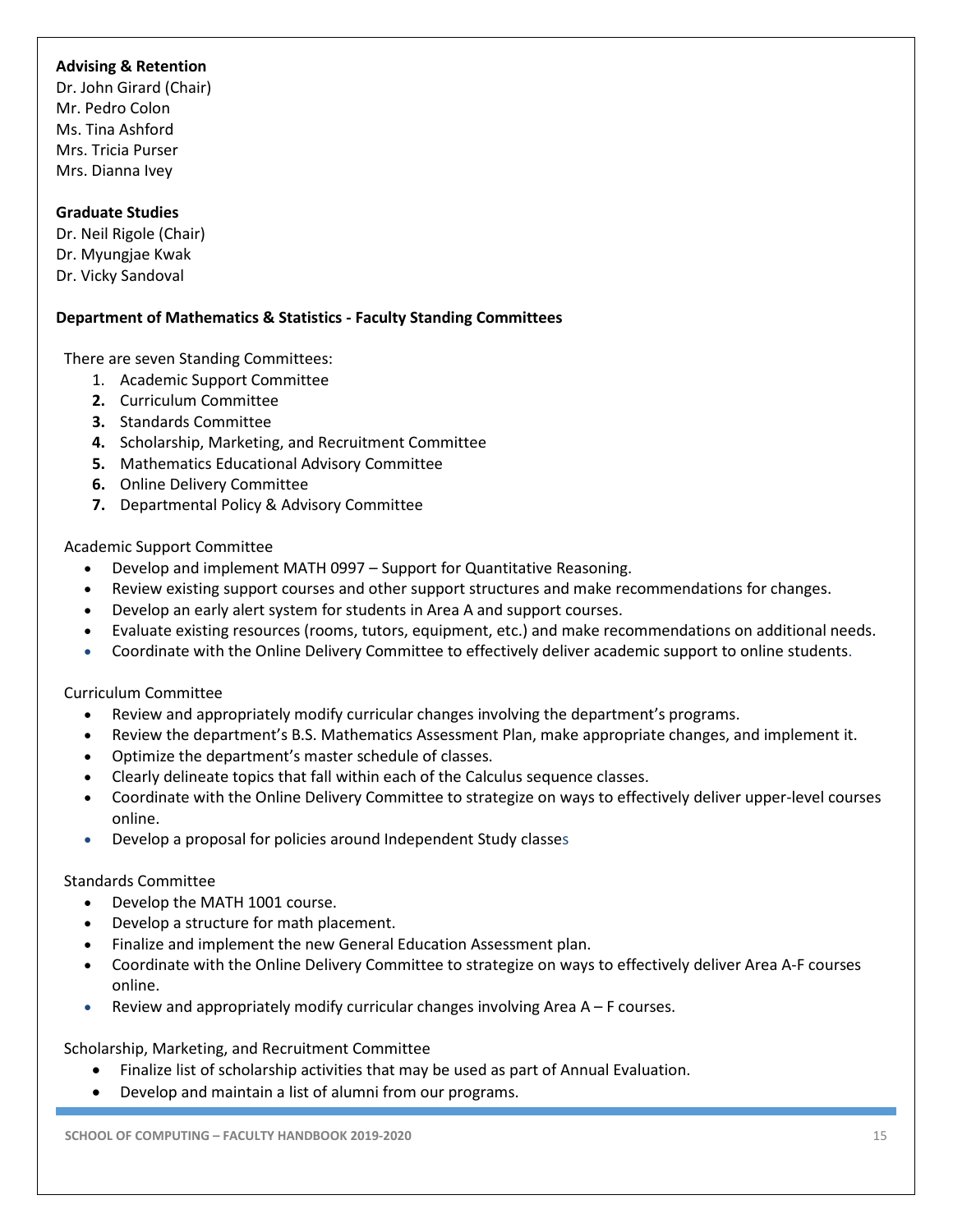- Strategize on marketing and recruitment strategies.
- Coordinate faculty colloquia for the department.
- Assist in advertising scholarly activities in which the department is engaged.

Mathematics Educational Advisory Committee

- Review the department's Mathematics Education Track and suggest appropriate changes.
- Liaison with the Department of Teacher Education and Social Work on issues related to Education programs within the department.

Online Delivery Committee

- Generate a list of necessary resources for effective delivery of online content (equipment, camera, rooms, etc.)
- Develop a structure for online course delivery of traditional face-to-face content.
- Coordinate V-Con instruction.
- Develop clearly-defined expectations for online and V-Con classes.
- Coordinate with the Academic Support Committee to deliver support and other academic resources to online students.

Departmental Policy & Advisory Committee

- Coordinate with all committees to fulfill their charges.
- Advise the Chair on policy and student issues.
- Assist with decisions on Change-of-Grade requests, Change-of-Major requests, Course Substitutions, Grade Appeals, Prerequisite Overrides, and similar issues.

# **Committee Membership 2019 – 2020**

#### **Academic Support Committee**

Valerie Beaman-Hackle, Chair Michael Hammock Deneice Bausley Sandra Bevill Louis Camara Tamara Gray Nikki Richardson Don Brown Hannah Upperman (ex officio) Barry Monk (ex officio)

# **Curriculum Committee**

Charla Baker, Chair Viktoriya Lanier Josh Harrelson Gaston Brouwer John Trimboli Hannah Upperman (ex officio) Barry Monk (ex officio)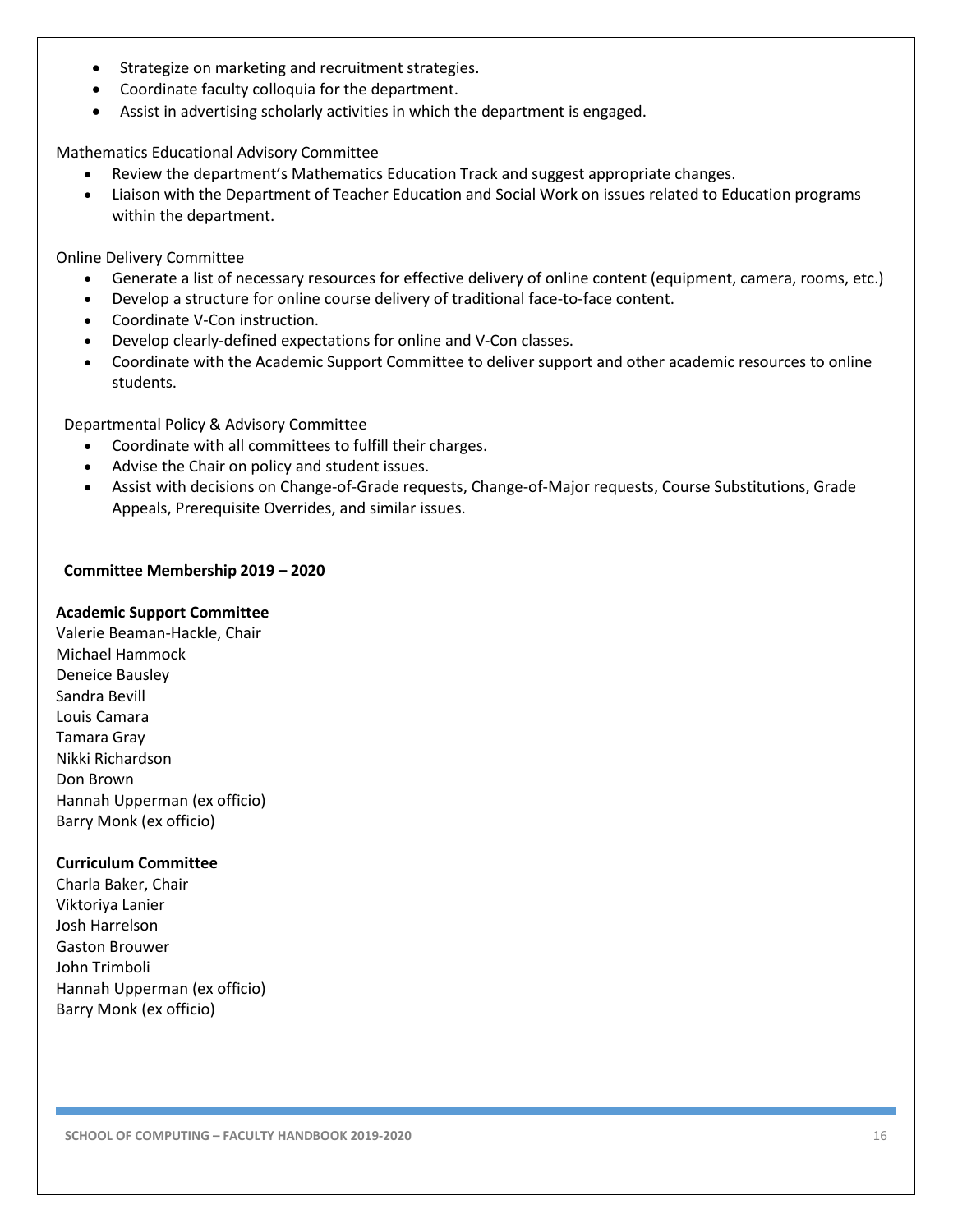#### **Standards Committee**

Abby Noble, Chair Valerie Beaman -Hackle Sandra Bevill Gaston Brouwer Kelli Cheng Duane Day Holly Geiger Viktoriya Lanier Lily Wang Hannah Upperman (ex officio) Barry Monk (ex officio)

#### **Scholarship, Marketing, and Recruitment Committee**

David Vogel, Chair Steve Wallace Richard Kilburn Matt Noble Chris Hill Mark Garrison Josh Harrelson Shannon Hu Hannah Upperman (ex officio) Barry Monk (ex officio)

#### **Mathematics Educational Advisory Committee**

Don Brown, Chair Valerie Beaman -Hackl e Richard Kilburn Dan Lin Hannah Upperman (ex officio) Barry Monk (ex officio)

#### **Online Delivery Committee**

Jonathan Joe, Chair Duane Day Charla Baker Matt Houston Mary Wolfe Hannah Upperman (ex officio) Barry Monk (ex officio)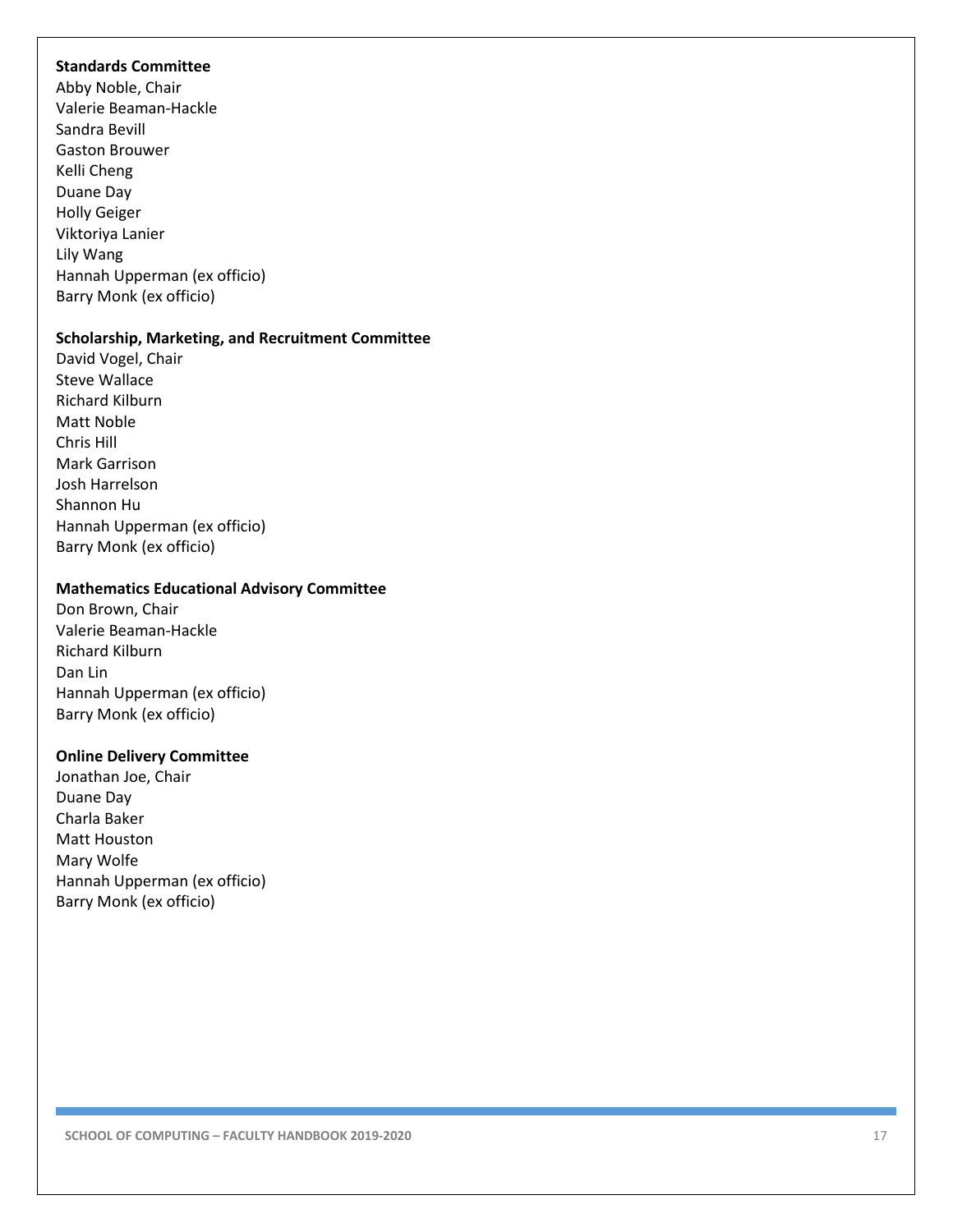#### **Departmental Policy & Advisory Committee**

Charla Baker Don Brown Deneice Bausley Abby Noble Hannah Upperman

*Note: All meetings dates/times must be announced to the entire faculty via the faculty distribution list at least 48 hours before the meetings take place.* 

#### **V. INSTRUCTION RELATED EXPECTATIONS & PROCEDURES**

#### **Standard Course Syllabus Expectations**

See MGA Syllabi Template

#### **Online Course Expectations and Guidelines for Faculty**

#### Expectation #1 - Delivery

- The online courses are entirely asynchronous.
- The MGA D2L is the only location for the online course instruction, assessments, postings of activities/interaction, submission of assignments, creating/maintaining grade book, etc. The submission of assignments not handled by MGA D2L can be done using an approved Middle Georgia State University server.
- There are tools (not available in MGA D2L) that instructors may deem valuable for use as additional part of the course (e.g., tools that create Wikis, Web sites, etc.). Normally these tools are on servers that do not belong to Middle Georgia State University. These tools may be used with permission from the dean of the School of Computing. The requirements for Expectation #6, Paragraph 1 above must be met. These tools cannot contain student personal data and/or information.
- Sections of the same course cannot be combined to create one stand-alone course.

Expectation #2 - Syllabus

- The course syllabus will follow the template provide by the Office of Academic Affairs. See above for the School of Computing's Required Items for Course Syllabus.
- An electronic copy of the complete course syllabus will be made available to the school's secretary one week before a semester starts.
- The syllabus will be posted in MGA D2L at least one day before the start of the course.
- Once the syllabus has been posted in MGA D2L, students will be notified by MGA email and MGA D2L email that the materials are posted so they can go ahead and browse through them and familiarize themselves to the course.

Expectation #3 – Course Templates

- All online courses must use the School of Computing's Online Template.
- All hybrid/blended courses must use the School of Computing's Hybrid Template.
- If an instructor wishes to use MGA D2L as a course repository for his/her face-to-face course, the Department of IT's Face-to-Face course repository template must be used.
- No changes can be made to the design, layout, and graphics used in these templates.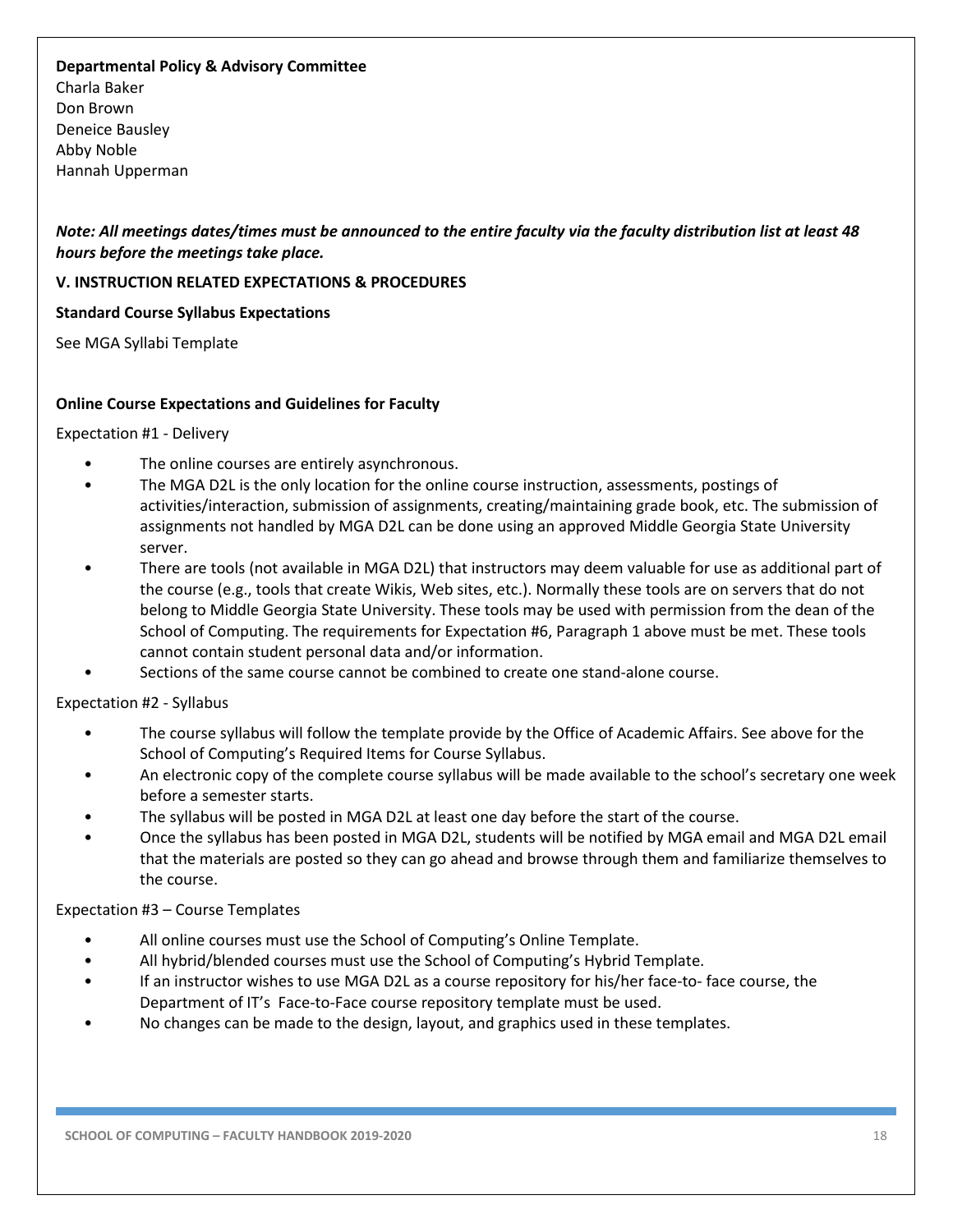# Expectation #4 – Communication & Grading

- MGA email and/or MGA D2L email must be used for communication between the instructor and students. Private email accounts must not be used to communicate with students.
- Instructors will make every attempt to respond to student emails within 12 hours but no later than 24 hours, Monday through Friday. Although instructors are encouraged to do so, the requirement for answering email within 12 hours but no later than 24 hours does not apply on weekends, holidays, or during semester breaks.
- Instructors should retain copies of all emails in case student complaints are received.
- Comments/feedback and/or the grades for all graded assessments are to be communicated to the students within one week after the due date for the assessment.

# Expectation #5 – Active Learning

- It must be communicated to students that online courses are not self-paced.
- Regular and routine weekly participation in online courses is required and is to be recorded by the instructor. Active learning through graded discussions will take place in all online classes. Regular and routine course activities for all IT courses will include a combination of the following:
	- 1. a graded discussion activity that is integral to student engagement and learning;
	- 2. a graded assignment/project/examination

# Expectation #6 – Attendance/Participation

- Students must attend class if they are to be well prepared for the workplace. Online courses are no different from on-campus classroom courses in this regard. Therefore, online students are subject to the college's attendance policy.
- For online classes, attendance/participation is defined in a different manner.
- Student attendance in online courses is defined as weekly active participation in the course (activity/assignment/project/exam) as prescribed in the course syllabus.

# Expectation #7 – Student Engagement through Office Hours

- For each online class, it is recommended that the instructor's weekly office hours include a scheduled one hour of "online chat". The chat session must take place within the instructor's office. Chat sessions are not required.
- When a chat session is in progress, the instructor may post a note on the office door stating same.

# **Hybrid/Blended (combined Face-to-Face & Online)**

Students are required to have access to a computer and the Internet. The class will meet face-to-face as scheduled and a portion of the course will be conducted online. Attendance and participation at all face-to-face class sessions are required. The lack of attendance may result in grade reduction. The online portion of hybrid/blended courses is conducted solely through the use of MGA D2L. The same expectations on online courses (described above) apply.

#### **Expectation on the Use of Faculty-Authored Textbooks & Resell of Sample Texts or Desk Copies**

The practice at Middle Georgia State University is to allow the use of faculty-authored textbooks, provided that the school, department, or program provides an appropriate third-party review process for the adoption of these texts. The review process for each school shall be kept on file in the Office of Academic Affairs. (BOR Policy Manual 310, Academic Textbooks)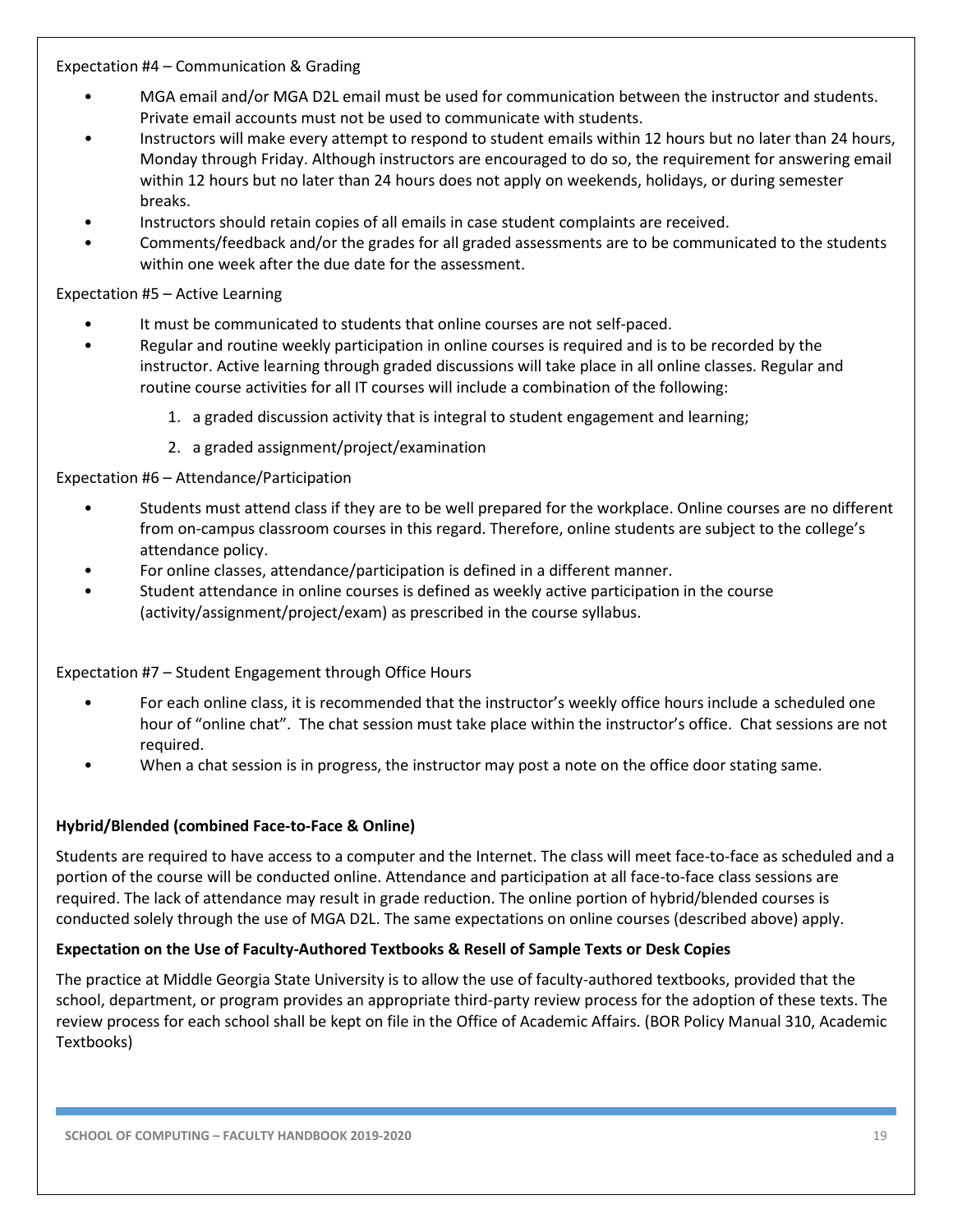Faculty members are not allowed to resell sample texts or desk copies provided by publishers or to take advantage of any financial incentives offered by publishers in the assignment of specific texts.

(BOR Policy Manual 310, Academic Textbooks)

#### **Submission of news to Inside MGA**

All faculty submissions to the University's Inside MGA News must be approved by the Dean or the Associate Dean. Approved submissions will be uploaded to Inside MGA for publication.

#### **Textbook Adoption**

All instructors must use the same textbook for all sections of a given course. A list of the official textbooks will be maintained in each department by the Administrative Assistant.

Faculty who are interested in changing the standard textbook for a course should schedule a meeting or meetings to discuss the change. This meeting's) should include all faculty members that may have an interest in the discussion. Announcements about the meeting(s) time and location should go to all IT faculty in order to give everyone a chance to participate if they so desire.

Once a decision is made regarding the choice of textbook for a particular course, the new textbook's name and other pertinent information should be forwarded to the Associate Dean, Administrative Assistant, and the Curriculum Committee.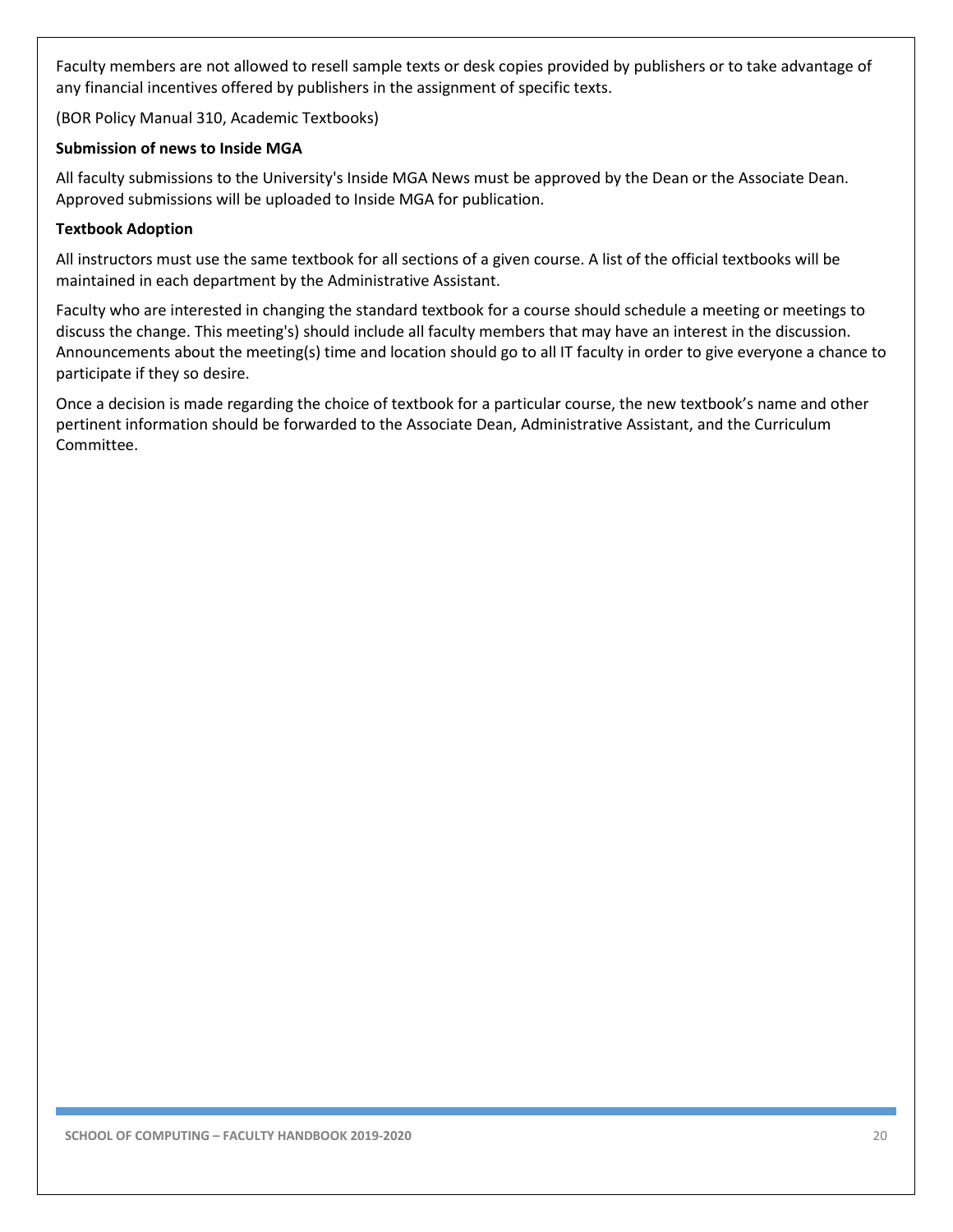# **VI. STUDENT RELATED**

#### **Advising**

The academic advising policy at Middle Georgia State University states: "All students are strongly encouraged to meet with advisors to assist with course selection and academic planning. Many academic programs require specific sequencing in order to reach degree completion in a timely manner. Also, students frequently benefit from guidance in exploring potential majors and coordinating career goals with education opportunities or study aboard programs."

The advising expectation of the School of Computing supports that of the university in that students with a declared major in information technology will be advised at least annually to "… ensure they receive focused advising in their discipline of choice and have access to a trained professional they can consult regarding institutional requirements and resources.". All students majoring in information technology will be required to work closely with the School's professional advisors and or faculty advisors regarding students' goals and progress toward achieving their goals.

All faculty in the School of Computing are expected to advise students. Each faculty member will be assigned and advise a preset number of students. Once a student has been accepted as a major in one of the school's program, the student will be assigned to a faculty advisor. Faculty members will be required to have published hours they will be available to advise during registration periods and prior to the start of each semester.

Although students are ultimately responsible for their own academic program and achievement, faculty advisors are in a unique position and can help students be successful by proactively monitoring the student's performance and progression through the program. Faculty should recognize that advising isn't just a prescheduled activity but it is an ongoing and critical responsibility of the school's faculty, a responsibility that plays a major role in supporting our retention, progressions, and graduation plan.

At the end of every advising session with a student, the student will be given a copy of the Student Advising Survey to be completed and returned to the administrative assistant. The Student Advising Survey can be obtained from the Department's admin assistant.

#### **Online Course Expectations, and Guidelines for Students**

#### **EXPECTATIONS**

- 1. Online courses are not self-paced and regular participation in online courses is required and will be recorded by your instructor. Students are expected to complete all course assessments using MGA D2L.
- 2. Online learning assumes a high level of maturity and professionalism. It is designed to make learning more convenient but no less rigorous. The lack of a formal meeting schedule in an online course can be liberating. It can also be demanding because you must determine when to make time for class. Self-discipline and good time management skills are necessary when taking an online course.
- 3. Please remember that you will spend as much or more time completing an online course as you would taking it in a traditional face-to-face/classroom format. The special circumstances of taking an online course demand regular and consistent participation. Be sure to pace yourself throughout the semester making sure your responses to communications and assignments are timely. If you are not able to participate in any assigned class activities, you must contact your instructor immediately.
- 4. The instructor is required to report "no-shows" or students who do not show up the first day of class. Therefore, all students enrolled in the course must verify their enrollment. This can affect financial aid and you may be dropped from the class. Your instructor will notify you as to how to verify your enrollment before the beginning of the term to ensure that you are not reported as a "no-show".

# **ONLINE COURSE EXPECTATIONS**

1. Students are required to have access to a computer and the Internet.